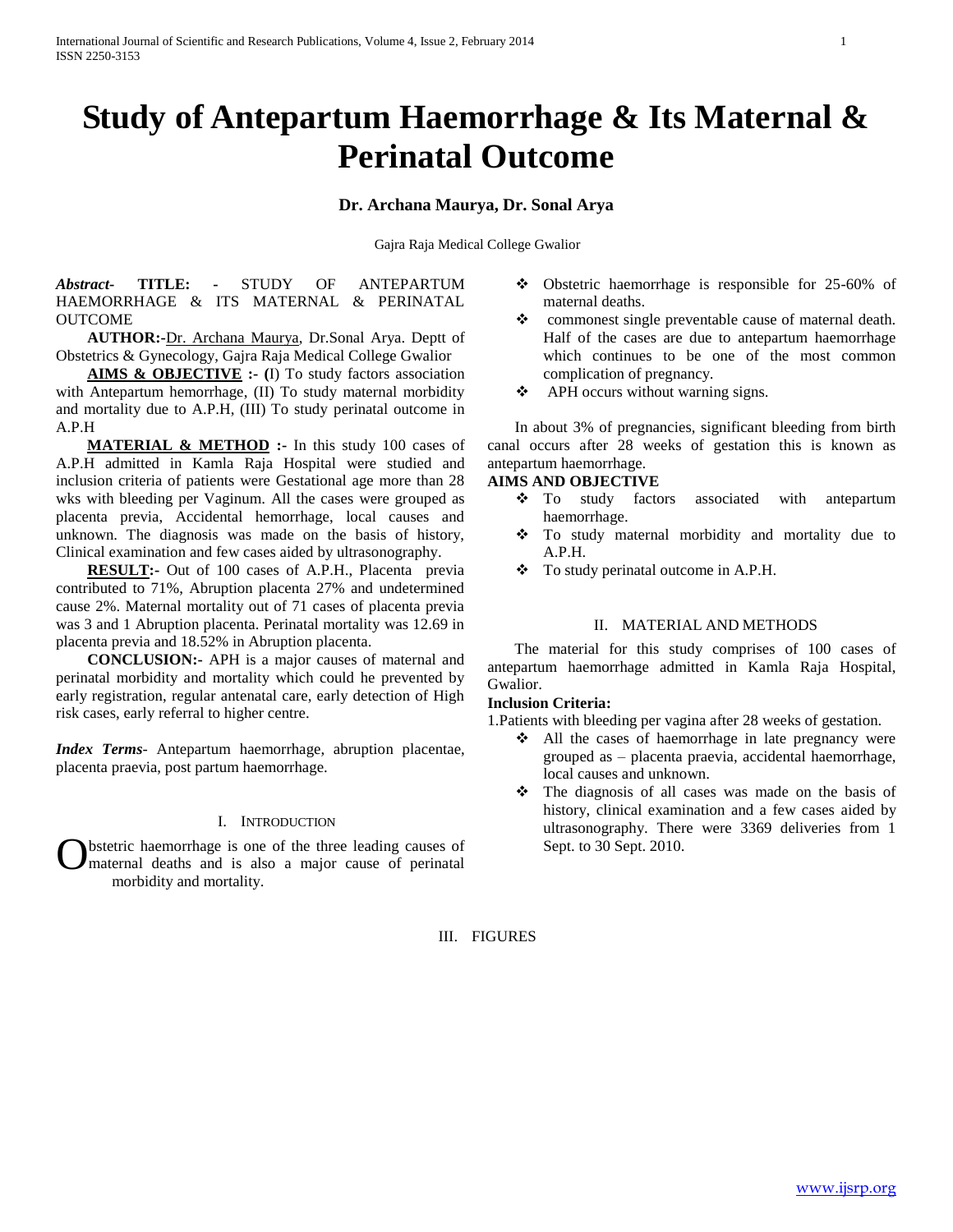

**Distribution of Cases According to causes of APH**

 Out of 100 cases of APH there were 71 cases of placenta praevia giving incidence of 2.11%, 27 cases of abruptio placenta giving incidence of 0.80% and 2 cases of undetermined cause,

hence placenta praevia contributed to 71% of the total cases of APH, abruptio placentae 27% and undermined causes 2%.



# **Age wise Distribution of cases**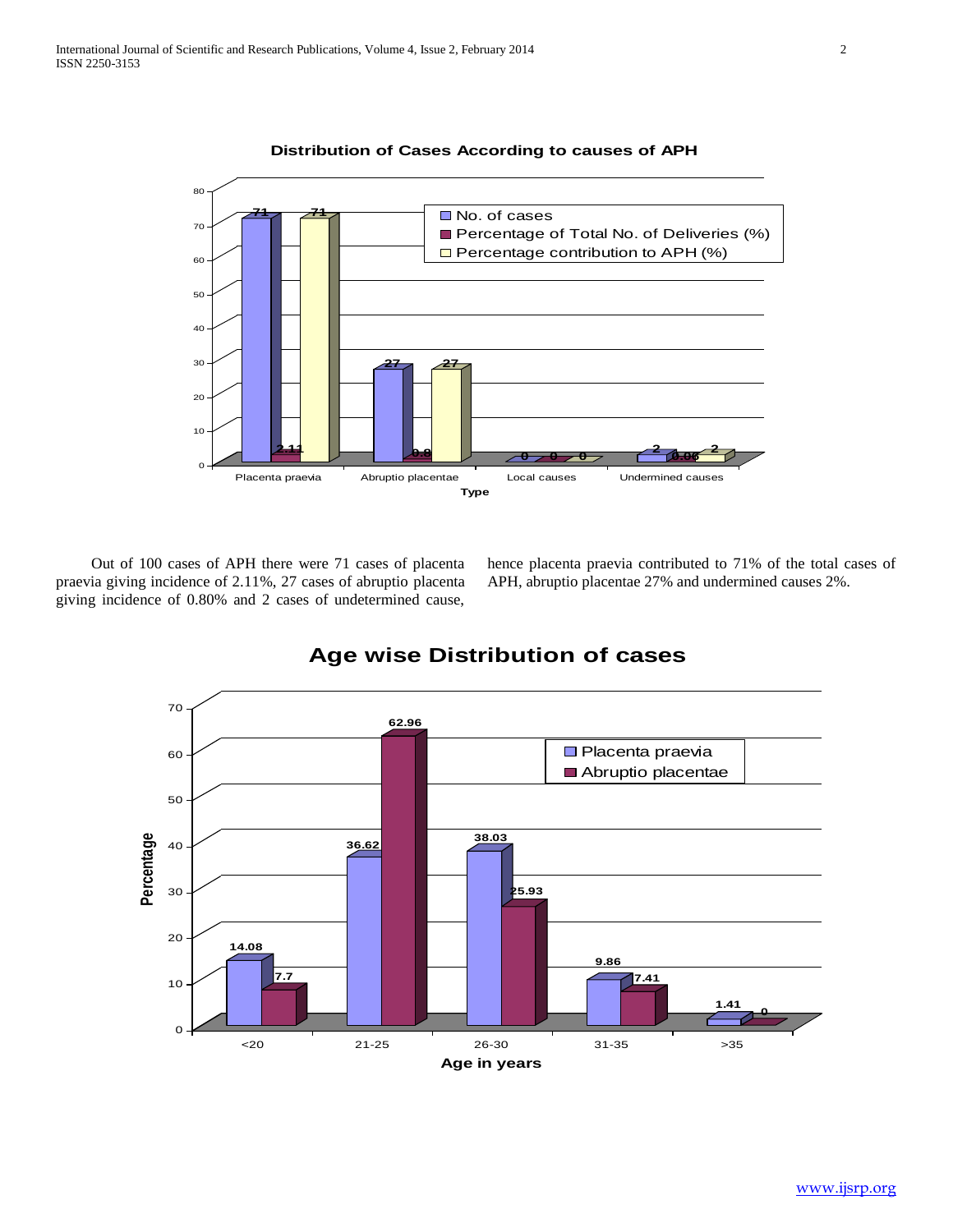International Journal of Scientific and Research Publications, Volume 4, Issue 2, February 2014 3 ISSN 2250-3153

 The table shows that incidence of placenta praevia is higher in age group. 26-30 yrs i.e. 38.03% and in abruptio placentae incidence was higher in age group 21-25 yrs.



**Gravida wise distribution of cases**

 Incidence of APH due to placenta praevia was higher in 2nd and  $3<sup>rd</sup>$  gravida patients  $20(28.17%)$  and  $24(33.80%)$  cases

respectively and incidence of aburptio placenta is higher in primi and  $2<sup>nd</sup>$  gravida 14(51.85%) and 6 (22.22%) cases respectively.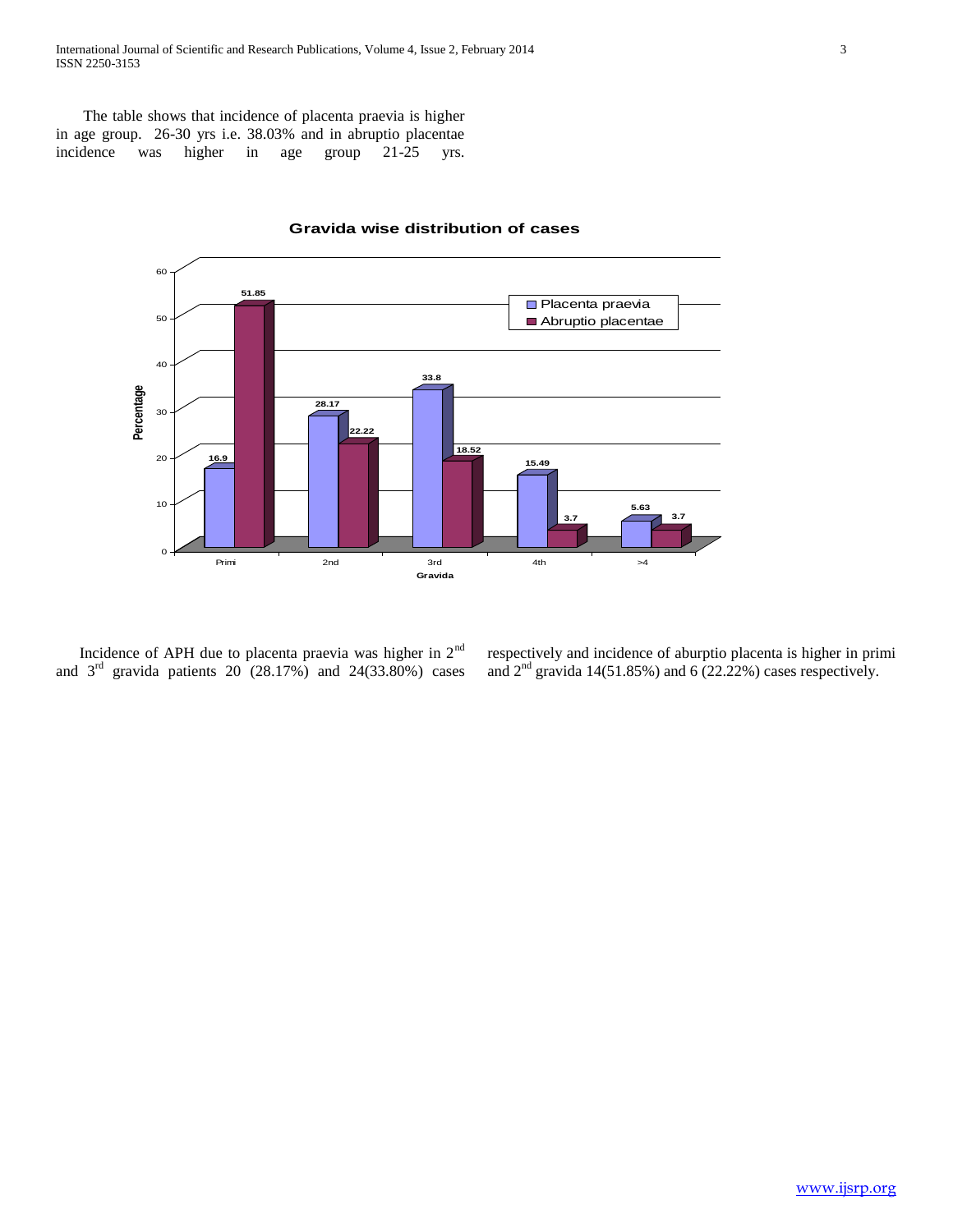

**Distribution of cases of APH according to urban and rural area**

 Majority of cases i.e. 65% of APH belonged from rural area 35% from urban area 35%.



## **Distribution of cases of APH according to booked and unbooked**

 Majority of cases i.e. 62% of APH were unbooked emergency cases and the of booked cases was 38%.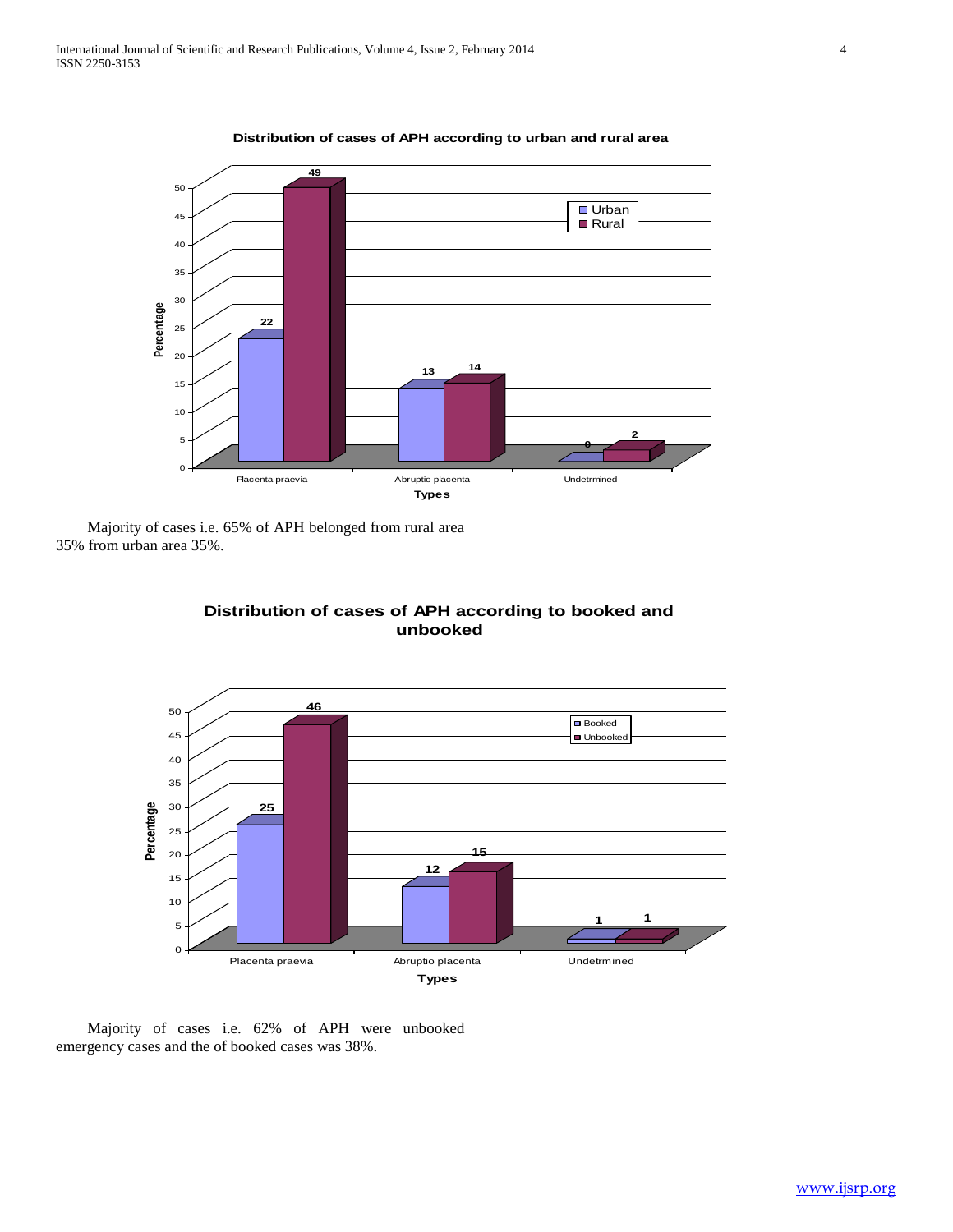



 The patients were graded according to kuppuswami's classification the maximum cases were in class 5 and 4 were

**56**

56% (56 cases) and 36% (36 cases) whereas, in category 2 and 3 were 3% (3 cases) and 5% (5 cases) respectively.



### **Distribution of cases according to gestational age at the time of admission**

1 **2**  $\Box$  3  $\Box$  4  $\Box$  5

 In cases of placenta praevia maximum number 37 cases i.e. 52.11% were below 37 weeks.

 Hence chances of preterm delivery were much more in placenta praevia, however majority of cases, 17 cases of abruptio

placenta were found to be 2 cases of undermined cause among which 1 was preterm and 1 was term.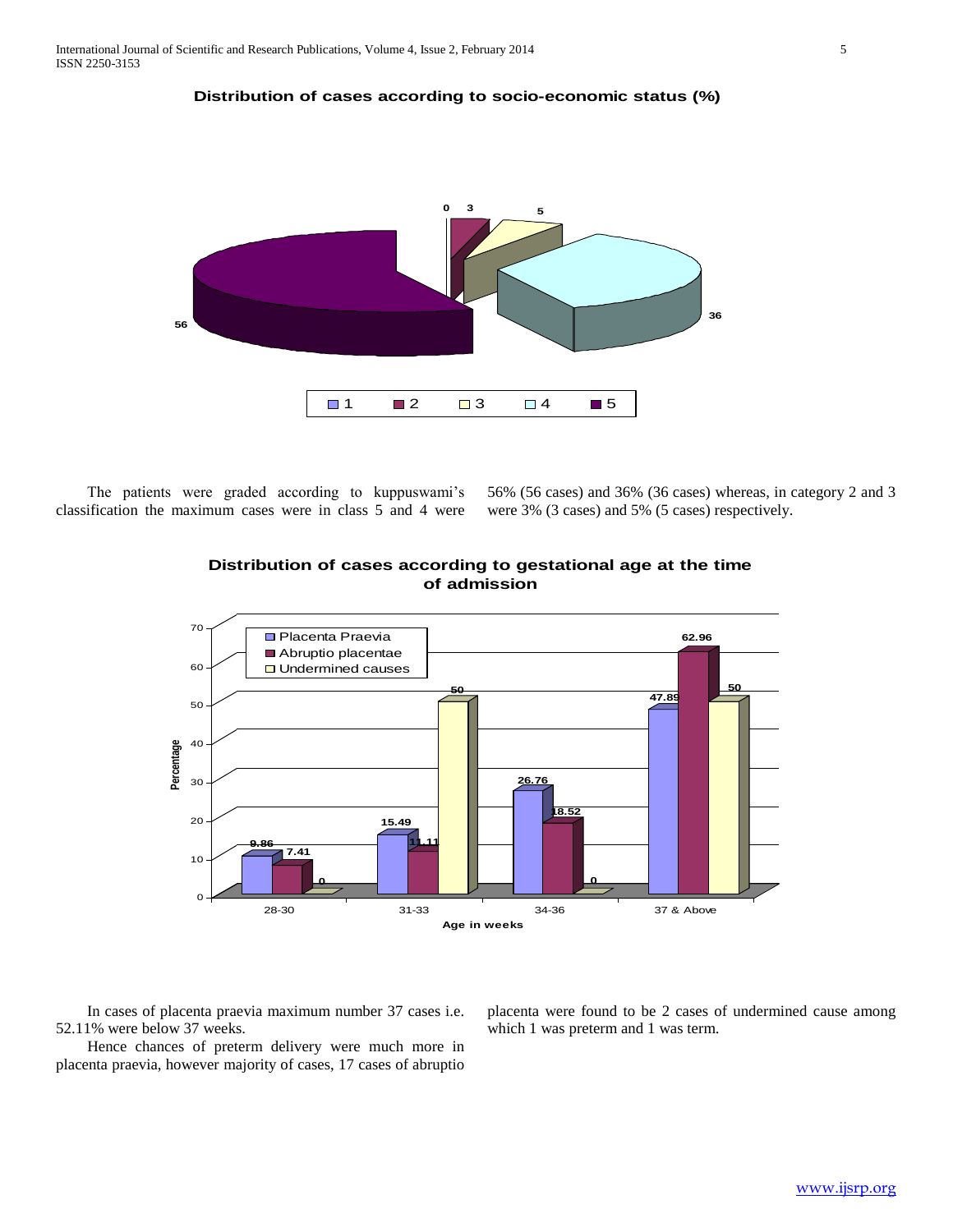

#### **DISTRIBUTION OF CASES OF APH WITH HYPERTENSION**

 Hypertension was commonly associated with abruptio placentae.



#### **PERINATAL OUTCOME IN CASES OF APH**

 The perinatal mortality was 12.68% (9 cases) in placenta praevia and 18.52% (5 cases) in abruptio placentae. Thus prevalence LBW babies and preterm babies with low apgar score is high in cases of APH leading of high parinatal mortality.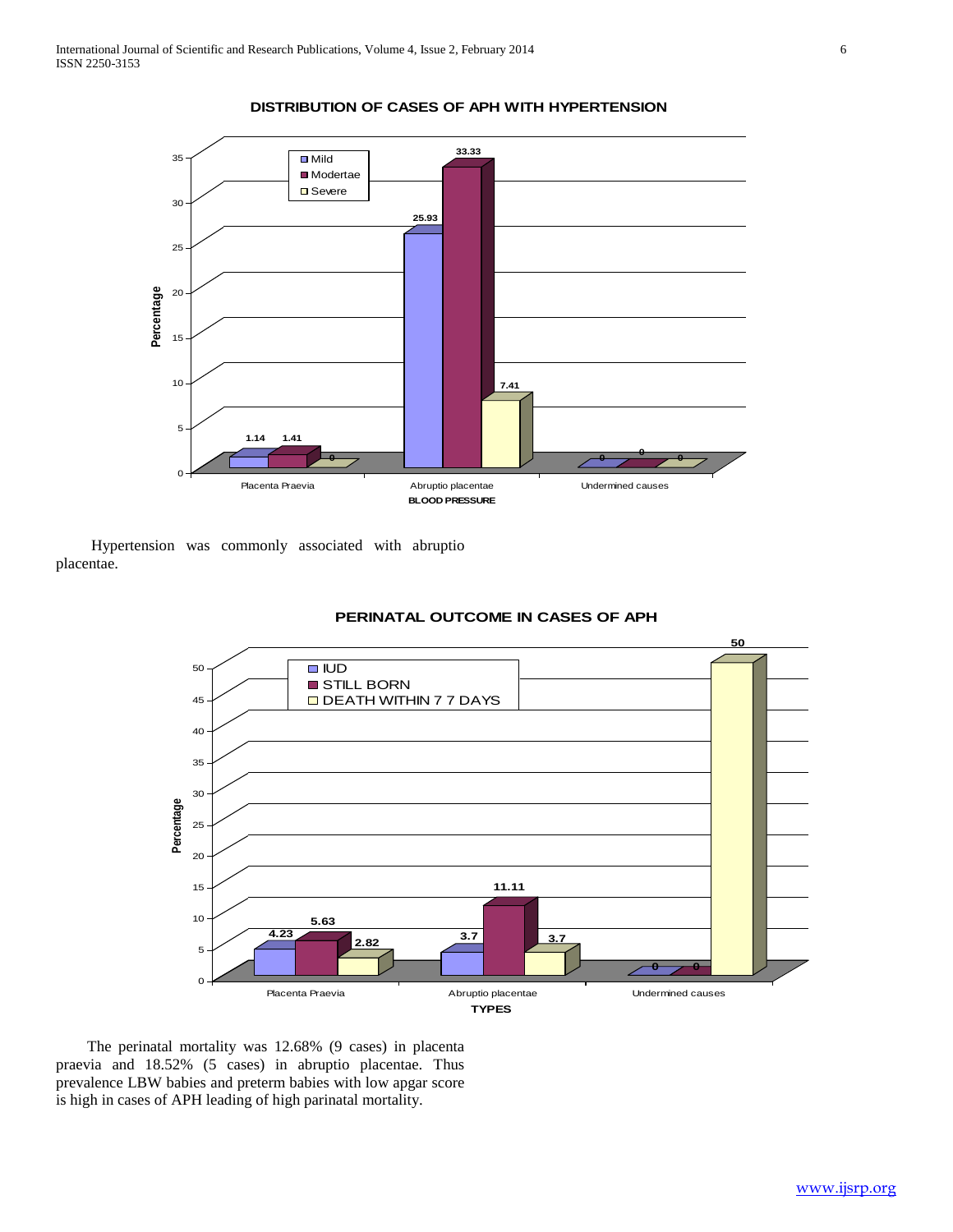## **PERINATAL MORTALITY IN CASES OF APH (%)**



Perinatal mortality in case of APH is 15%.



## **METERNAL MORTALITY IN ANATEPARTUM HAEMORRAHAGE (%)**

 Out of 71 cases of placenta praevia 3 (4.23%) patients died of severe haemorrhage and hypovolumic shock. There was 1 death (3.70%) amongst 27 patients of abruptio placentae. The cause of death was uncontrolled PPH leading to coagulation disorder

#### IV. DISCUSSION

 In present study there were 100 cases of APH. Out of 3369 deliveries giving incidence of 2.96%. This is similar to Feroza (1983) and Bhatt  $(1985)^7$ . G. Roberts  $(1994)^8$ . maximum cases of placenta praevia was in age 26-0 yrs. (3662%) which is similar to Penna and J.H. Pearee  $(1988)^{16}$ . Nasreen  $(2003)^{13}$  studies.

 Incidence of APh to be 82.1% in multigravida and 16.9% in primi. Hibbard reported 76% incidence in multipara. O'Donel